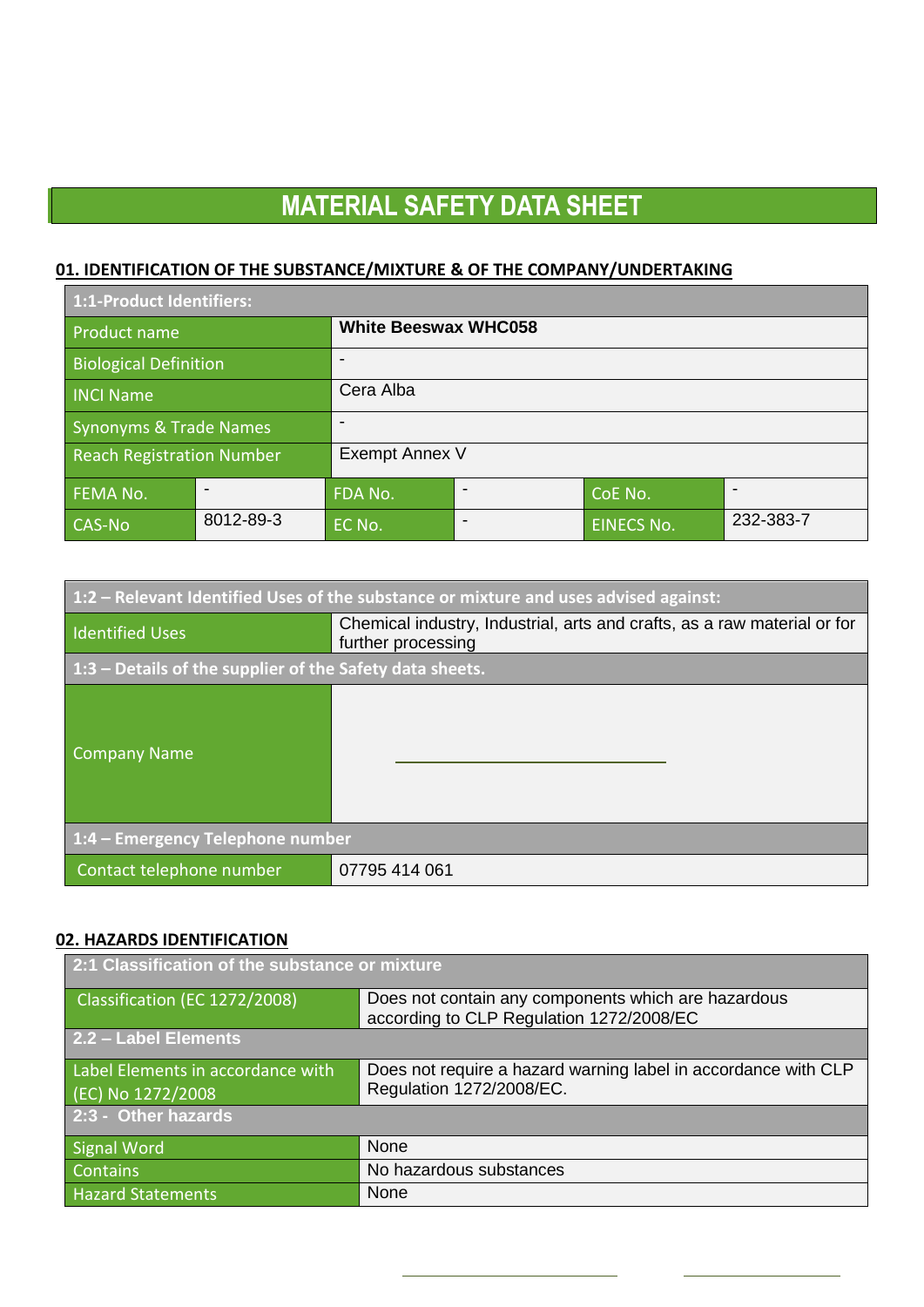| <b>Precautionary Statements</b>     | None                                                        |
|-------------------------------------|-------------------------------------------------------------|
| <b>Supplementary Precautionary</b>  | None                                                        |
| <b>Statements</b>                   |                                                             |
| PBT or vPvB according to Annex XIII | <b>No</b>                                                   |
| Adverse physio-chemical properties  | None                                                        |
| Adverse effects on human health     | Hot liquid may cause thermal burns.                         |
| <b>Other Hazards</b>                | PBT: This product is not identified as a PBT/vPvB Substance |
|                                     | according to REACH Annex XIII.                              |

### **03. COMPOSITION/INFORMATION ON INGREDIENTS**

| 3:1 - Substances  |                                                                                              |
|-------------------|----------------------------------------------------------------------------------------------|
| <b>Substances</b> | Cera Alba<br>CAS No-8012-89-3<br>EINECS No- 232-383-7<br><b>REACH Reg No- Exempt Annex V</b> |
| 3:2 - Mixtures    |                                                                                              |
| Mixtures          | Not applicable                                                                               |

## **04. FIRST AID MEASURES**

| 4:1 - Description of first aid measures                           |                                                                                                                                                                                                     |  |
|-------------------------------------------------------------------|-----------------------------------------------------------------------------------------------------------------------------------------------------------------------------------------------------|--|
| <b>General Information</b>                                        | Remove contaminated/saturated clothing. In case of accident or<br>illness seek medical advice immediately.                                                                                          |  |
| Inhalation                                                        | Remove the affected person to fresh air, keep warm and rest. If<br>recovery is not rapid, seek medical advice.                                                                                      |  |
| Ingestion                                                         | Do not induce vomiting. No emergency measures are necessary<br>but if adverse health effects follow or large amounts are<br>swallowed, seek medical advice.                                         |  |
| <b>Skin Contact</b>                                               | Wash the affected parts of the body with soap and water. No<br>emergency measures are necessary but if adverse skin effects<br>follow, seek medical advice.                                         |  |
| Eye Contact                                                       | Flush eyes immediately with fresh water for at least 5 minutes<br>while holding the eyelids open. No emergency measures are<br>necessary but if adverse eye effects follow, seek medical<br>advice. |  |
| 4:2 – Most important symptoms and effects, both acute and delayed |                                                                                                                                                                                                     |  |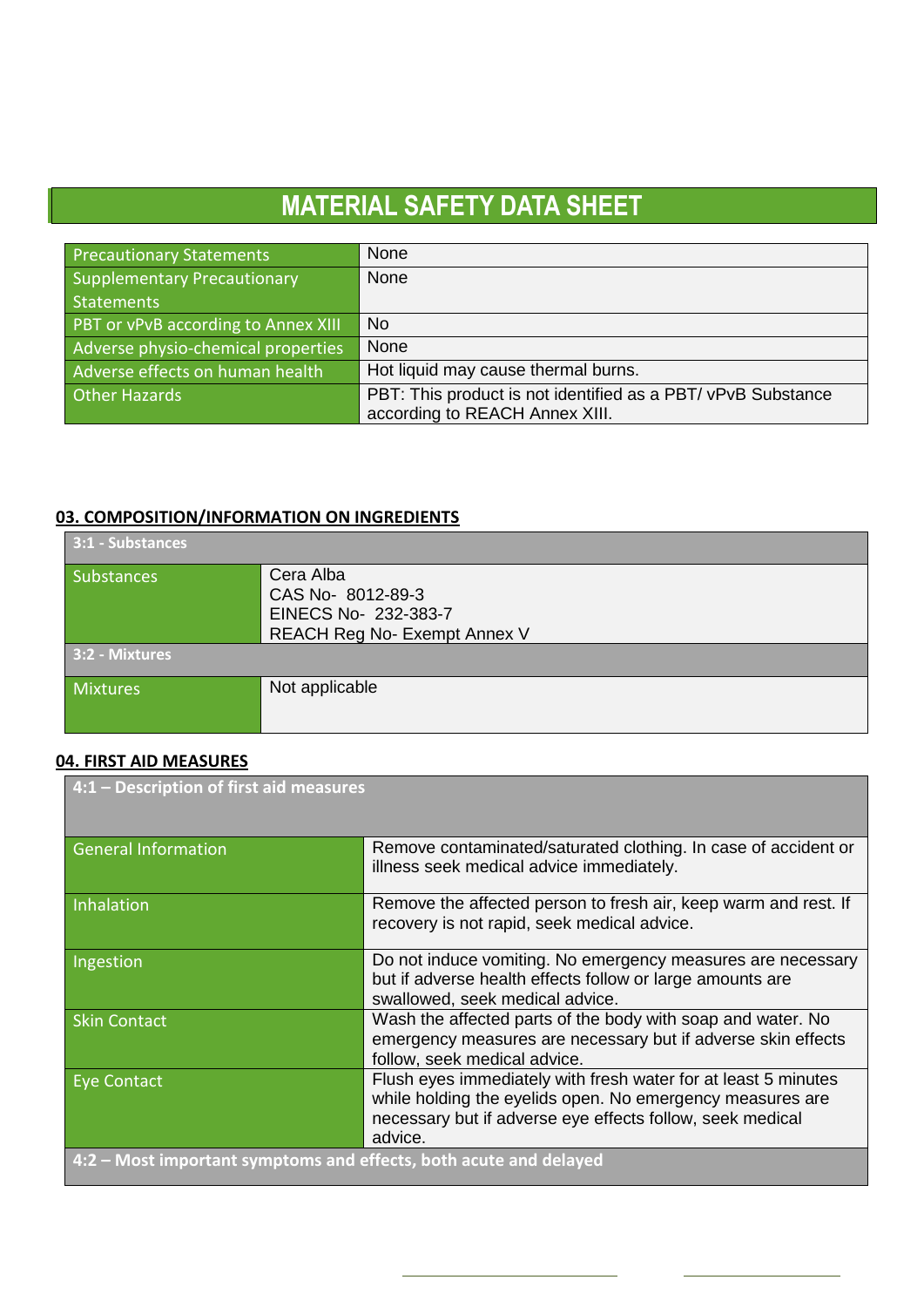| Symptoms and effects | <b>Inhalation:</b> High concentration of vapours may induce:                     |
|----------------------|----------------------------------------------------------------------------------|
|                      | Headache, nausea, dizziness. Irritant effect to the respiratory                  |
|                      | tract.                                                                           |
|                      | <b>Skin Contact:</b> May cause slight irritation to the skin. Heated             |
|                      | product may cause burns.                                                         |
|                      | Eye Contact: May cause slight irritation to eyes.                                |
|                      | Ingestion: May cause nausea.                                                     |
|                      | 4:3 - Indication of any immediate medical attention and special treatment needed |
|                      |                                                                                  |
| Special requirements | In contact with or splashed by melted product, quickly cool area                 |
|                      | with water.                                                                      |
|                      |                                                                                  |

#### **05. FIRE-FIGHTING MEASURES**

l

| 5:1 - Extinguishing Media                               |                                                                                                                                                                                                                                                |  |
|---------------------------------------------------------|------------------------------------------------------------------------------------------------------------------------------------------------------------------------------------------------------------------------------------------------|--|
| Suitable extinguishing Media                            | Foam, dry powder, carbon dioxide.                                                                                                                                                                                                              |  |
| Unsuitable extinguishing Media-DO<br><b>NOT USE</b>     | Water                                                                                                                                                                                                                                          |  |
| 5:2 - Special Hazards arising from substance or mixture |                                                                                                                                                                                                                                                |  |
| Specific hazards                                        | Slight flammability hazard when exposed to heat or flame. During<br>a fire, toxic gases (carbon monoxide, nitrous gases) may be<br>generated by thermal decomposition or combustion.                                                           |  |
| 5:3 – Advice for firefighters                           |                                                                                                                                                                                                                                                |  |
| Special firefighting procedures/<br>protective actions. | Only suitably trained personnel should attempt to tackle fires.<br>Breathing apparatus and protective clothing should be worn. Do<br>not remain in the immediate vicinity without respiratory protective<br>equipment and protective clothing. |  |

### **06. ACCIDENTAL RELEASE MEASURES**

|                                        | 6:1 - Personal Precautions, protective equipment and emergency procedures.                                                                                       |
|----------------------------------------|------------------------------------------------------------------------------------------------------------------------------------------------------------------|
| Personal precautions                   | For non-emergency personnel: Wear suitable protective<br>clothing. See section 8. Stop leak if safe to do so. Remove<br>sources of ignition.                     |
|                                        | For emergency responders: Wear suitable protective clothing<br>and breathing apparatus. See section 8. Stop leak if safe to do<br>so. Remove sources of ignition |
| <b>6:2 - Environmental Precautions</b> |                                                                                                                                                                  |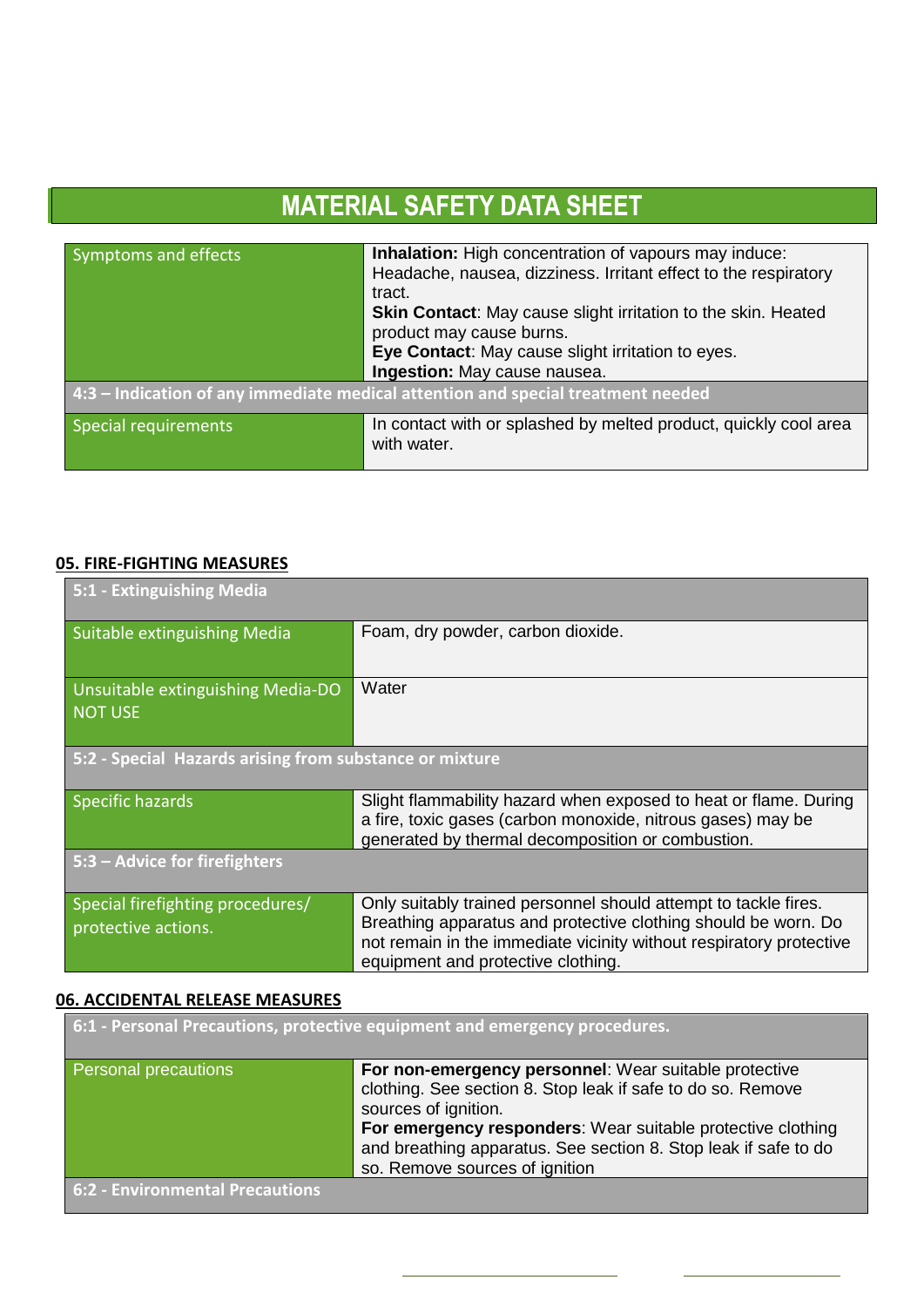| <b>Environmental Precautions</b>                            | Water may be used to flush spills away from sources of ignition.<br>Prevent spreading by damming. Do not allow the product to enter<br>public drainage system or open water course. Avoid release to<br>the environment.                                              |  |
|-------------------------------------------------------------|-----------------------------------------------------------------------------------------------------------------------------------------------------------------------------------------------------------------------------------------------------------------------|--|
| 6:3 – Methods and materials for containment and cleaning up |                                                                                                                                                                                                                                                                       |  |
| <b>Spill Clean Up Methods</b>                               | <b>Containment:</b> Stop leak if safe to do so. Use damming system to<br>prevent spreading.<br><b>Cleaning up:</b> Use sand or active clay to absorb spilled substance<br>and remove to containers for disposal. When in liquid state, cool<br>and allow to solidify. |  |
| 6:4 - Reference to other sections                           |                                                                                                                                                                                                                                                                       |  |
| <b>Reference to other sections</b>                          | Section 8 – Exposure controls/ personal protection for further<br>information on personal precautions,<br>Section 13 - Disposal considerations for further information on<br>waste treatment.                                                                         |  |

## **07. HANDLING AND STORAGE**

l

| $7:1$ – Precautions for safe handling                             |                                                                                                                                                                                                                                                                                                                                                                           |  |
|-------------------------------------------------------------------|---------------------------------------------------------------------------------------------------------------------------------------------------------------------------------------------------------------------------------------------------------------------------------------------------------------------------------------------------------------------------|--|
| Usage precautions                                                 | <b>Recommendations: Handle in accordance with GMP and safety</b><br>procedures. The molten product can cause severe burns. Use<br>molten product in well ventilated areas. Use personal protective<br>equipment as required.<br><b>General advice:</b> Do not eat or drink in immediate vicinity. Wash<br>hands after use. Remove any contaminated clothing before eating |  |
|                                                                   | or drinking.                                                                                                                                                                                                                                                                                                                                                              |  |
| 7:2 – Conditions for safe Storage including any incompatibilities |                                                                                                                                                                                                                                                                                                                                                                           |  |
| <b>Storage Precautions</b>                                        | Keep material sealed, dry and out of direct sunlight. Avoid heat and<br>ignition sources. Store in original containers or other high density<br>polyethylene containers which are sealable and clearly labelled.<br>Clean up spilled material immediately.                                                                                                                |  |
| <b>Suitable Packaging</b>                                         | No additional data available                                                                                                                                                                                                                                                                                                                                              |  |
| $7:3$ – Specific end use (s)                                      |                                                                                                                                                                                                                                                                                                                                                                           |  |
| <b>End Uses</b>                                                   | No additional data available                                                                                                                                                                                                                                                                                                                                              |  |

### **08. EXPOSURE CONTROLS/PERSONAL PROTECTION**

**8:1 – Control parameters**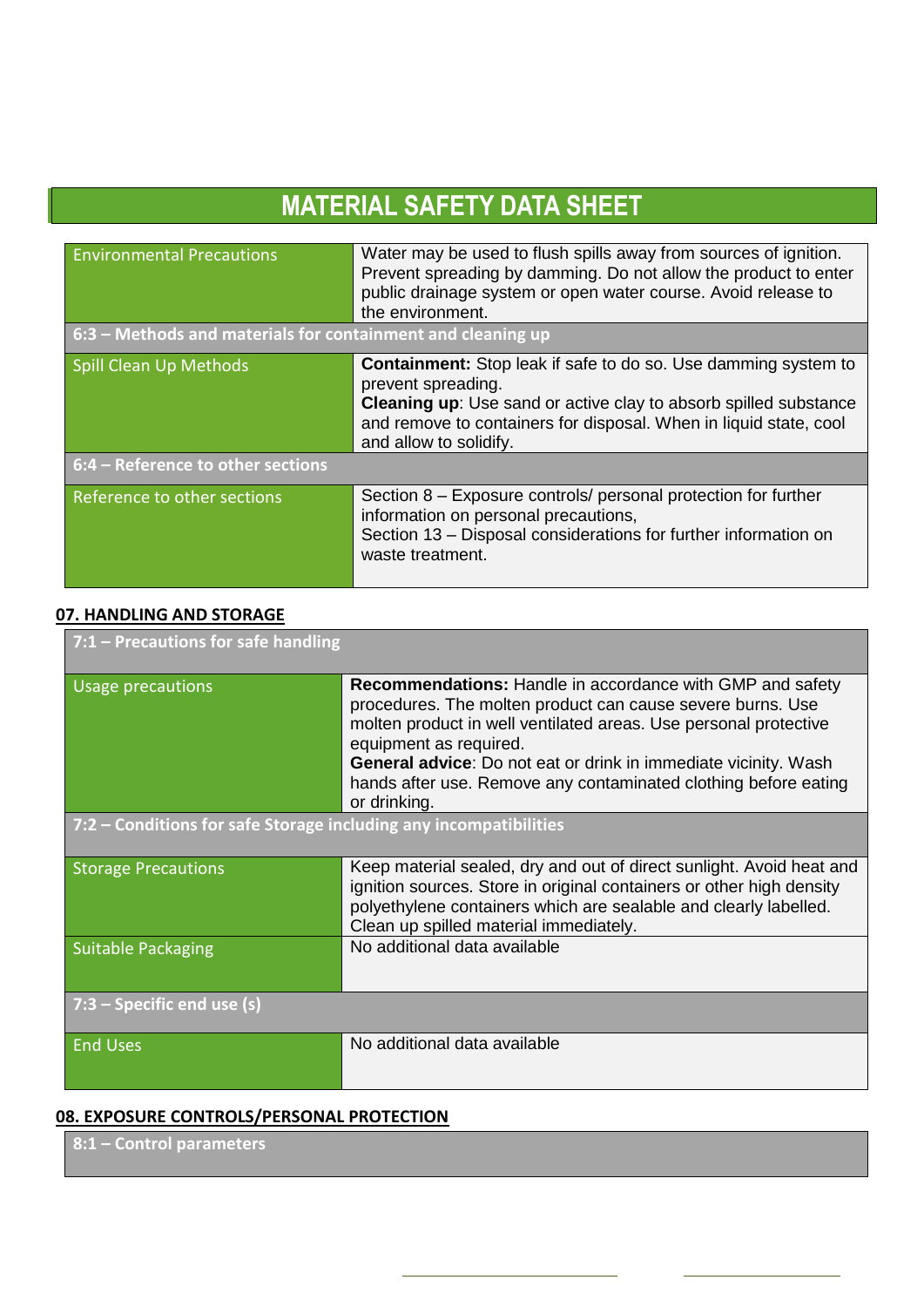| <b>MATERIAL SAFETY DATA SHEET</b>  |                                                                                                                                                               |  |
|------------------------------------|---------------------------------------------------------------------------------------------------------------------------------------------------------------|--|
|                                    |                                                                                                                                                               |  |
| Components with workplace          | No data available                                                                                                                                             |  |
| control parameters                 |                                                                                                                                                               |  |
| 8:2 - Exposure controls            |                                                                                                                                                               |  |
| <b>Protective Equipment</b>        |                                                                                                                                                               |  |
| <b>Process conditions</b>          | No additional data available                                                                                                                                  |  |
| <b>Engineering Measures</b>        | Facilities storing or utilising this material should be equipped with an<br>eyewash facility.                                                                 |  |
| <b>Respiratory Equipment</b>       | Inhalation of the vapour, fumes or mists should be avoided by safe<br>working practices and good ventilation.                                                 |  |
| <b>Hand Protection</b>             | Use impervious gloves (EN374). PVC is suitable for casual contact. If<br>direct contact for more than 2 hours then Neoprene or nitrile gloves<br>recommended. |  |
| <b>Eye Protection</b>              | Wear appropriate eye protection with side shields (EN166).                                                                                                    |  |
| <b>Other Protection</b>            | No additional data available                                                                                                                                  |  |
| <b>Hygiene Measures</b>            | No additional data available.                                                                                                                                 |  |
| Personal protection                | No additional data available                                                                                                                                  |  |
| <b>Thermal hazards</b>             | Thermal hazards only applicable when material is heated. Use<br>appropriate heat resistant gloves.                                                            |  |
| Environmental exposure<br>controls | See sections 6,7,12 and 13.                                                                                                                                   |  |

## **09. PHYSICAL AND CHEMICAL PROPERTIES**

| 9:1 - Information on basic physical and chemical properties. |                                                                 |
|--------------------------------------------------------------|-----------------------------------------------------------------|
| Appearance                                                   | Liquid at elevated temperatures, Solid at ambient temperatures. |
| Colour                                                       | White to Pale yellow                                            |
| Odour                                                        | <b>Typical</b>                                                  |
| Flash Point                                                  | $>150^{\circ}$ C                                                |
| Relative Density at 20°C                                     | Approx. $0.97$ g/cm <sup>3</sup>                                |
| Melting Point/ congealing point                              | 50-70°C                                                         |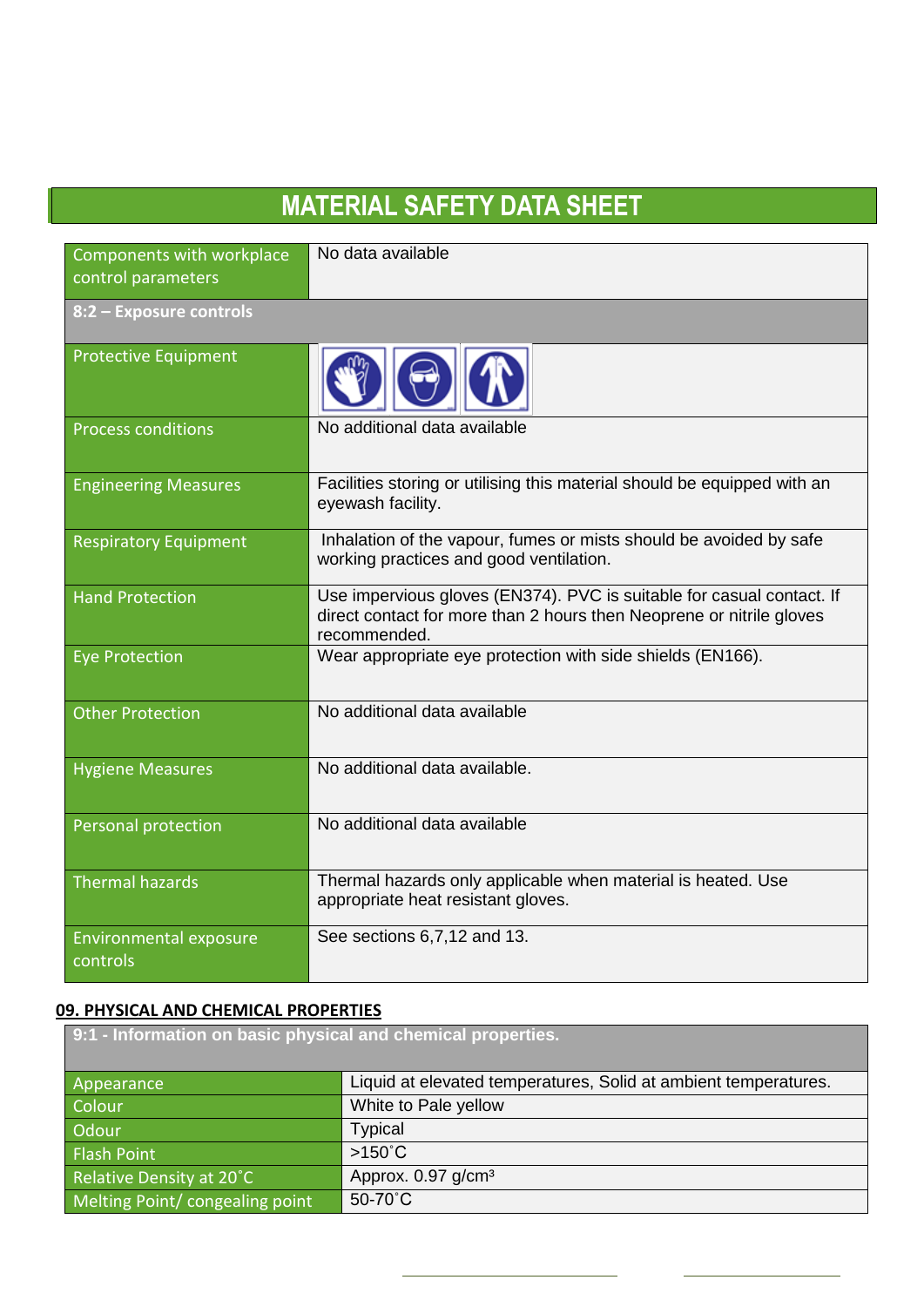| Vapour pressure                | No additional data available. |
|--------------------------------|-------------------------------|
| Solubility in Water            | Insoluble                     |
| Viscosity (Kinematic at 120°C) | $<$ 50mPas                    |
| Auto-ignition temperature      | No additional data available. |
| 9:2 - Other information        |                               |
| Other Information              | No additional data available. |
|                                |                               |

## **10. STABILITY AND REACTIVITY**

l

| 10:1- Reactivity                                  |                                                                                                                                                           |  |
|---------------------------------------------------|-----------------------------------------------------------------------------------------------------------------------------------------------------------|--|
| Reactivity                                        | Not reactive under normal storage and handling conditions (see section<br>7). May react with strong oxidising agents, especially at high<br>temperatures. |  |
| 10:2 - Chemical stability                         |                                                                                                                                                           |  |
| <b>Stability</b>                                  | Stable under normal storage and handling conditions.                                                                                                      |  |
| 10:3 - Possibility of hazardous reactions         |                                                                                                                                                           |  |
| Possible hazardous reactions                      | No hazardous reactions are expected to occur under normal storage<br>and handling conditions.                                                             |  |
| 10:4 - Conditions to avoid                        |                                                                                                                                                           |  |
| <b>Conditions to Avoid</b>                        | Extremes of temperature (preferably, store between 5 and $39^{\circ}$ C). The<br>product is combustible when heated >300°C.                               |  |
| 10:5 - Incompatible materials                     |                                                                                                                                                           |  |
| Incompatible materials                            | May react with strong oxidants (e.g. chlorates, peroxides).                                                                                               |  |
| 10:6 - Hazardous Decomposition Products           |                                                                                                                                                           |  |
| <b>Hazardous Decomposition</b><br><b>Products</b> | Thermal decomposition or incomplete combustion may produce carbon<br>monoxide, nitrous gases and irritating fumes.                                        |  |

## **11. TOXOLOGICAL INFORMATION**

| 11:1 Information on toxicological effects |                                                                                                                                                                                                     |
|-------------------------------------------|-----------------------------------------------------------------------------------------------------------------------------------------------------------------------------------------------------|
| Toxicological<br>information              | This mixture does not meet the criteria for classification in accordance with<br>Regulation No 1272/2008/EC.<br><b>Acute toxicity</b><br>Oral: $LD50 > 2000$ mg/kg<br>Inhalation: No data available |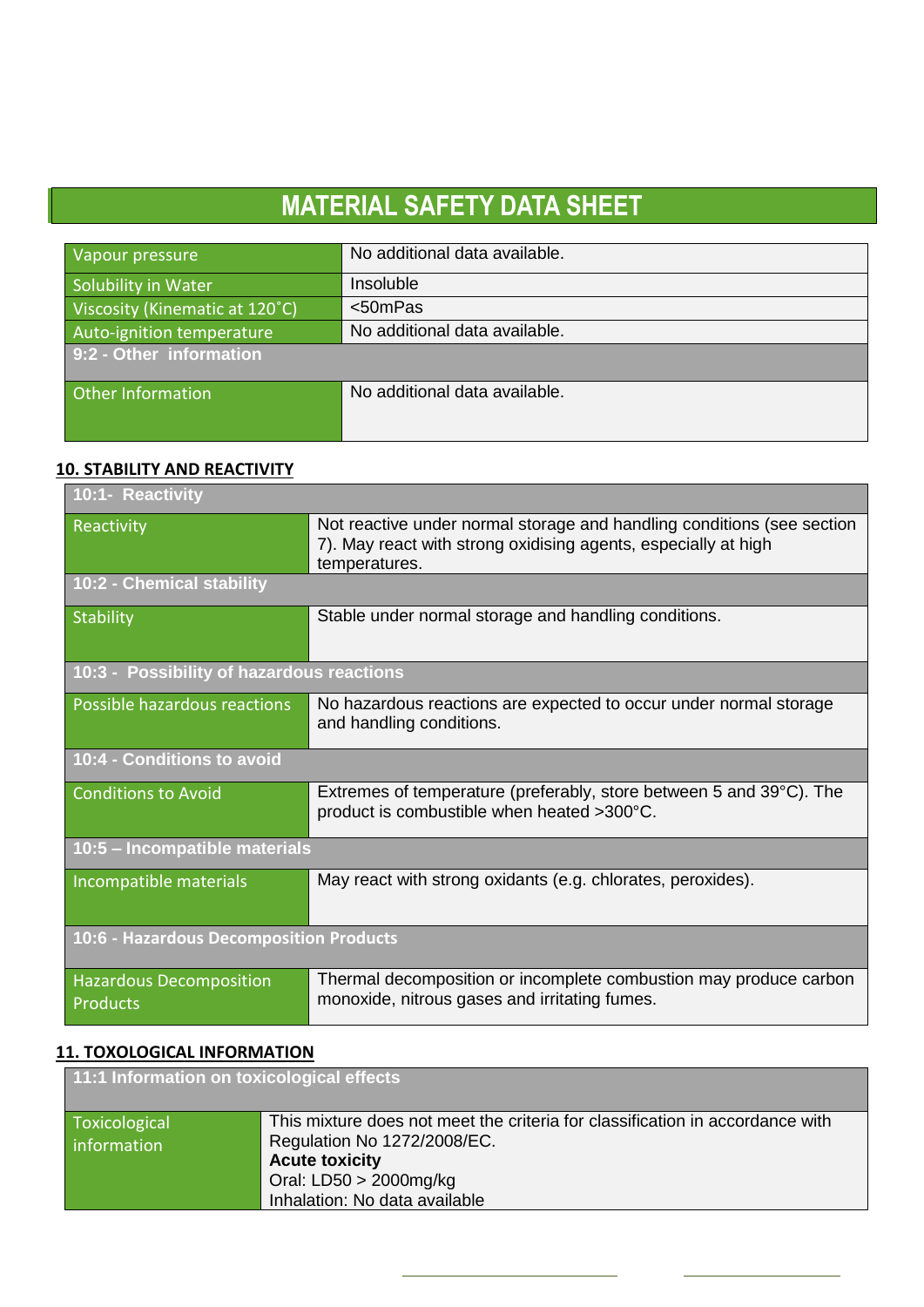| Skin corrosion /<br>irritation       | Not classified as corrosive/irritant to skin - based on available data, the<br>classification criteria are not met.                                                                                                                                                                                                                                                          |
|--------------------------------------|------------------------------------------------------------------------------------------------------------------------------------------------------------------------------------------------------------------------------------------------------------------------------------------------------------------------------------------------------------------------------|
| Serious eye damage /<br>irritation   | Can cause slight to moderate irritation.                                                                                                                                                                                                                                                                                                                                     |
| Respiratory or skin<br>sensitisation | Not classified as a respiratory or skin sensitizer - based on available data, the<br>classification criteria are not met.                                                                                                                                                                                                                                                    |
| <b>Germ Cell Mutagenicity</b>        | Not classified as a germ cell mutagenic or carcinogenic - based on available<br>data, the classification criteria are not met.                                                                                                                                                                                                                                               |
| Carcinogenicity                      | Not classified as a germ cell mutagenic or carcinogenic - based on available<br>data, the classification criteria are not met.                                                                                                                                                                                                                                               |
| Reproductive toxicity                | Not classified as a Reproductive Toxicant - based on available data, the<br>classification criteria are not met.<br>Specific target organ toxicity - single exposure<br>Not classified as a specific target organ toxicant (single exposure)<br>Specific target organ toxicity - repeated exposure<br>Not classified as a specific target organ toxicant (repeated exposure) |
| STOT-single exposure                 | Skin/eye exposure - no adverse health effects expected.<br>Symptoms related to the physical, chemical and toxicological<br>characteristics<br>If swallowed<br>Diarrhoea, gastrointestinal complaints<br>If inhaled<br>No data available<br>If on skin<br>No data available                                                                                                   |
| STOT-repeated<br>exposure            | No additional data available                                                                                                                                                                                                                                                                                                                                                 |
| <b>Aspiration hazard</b>             | Not classified as presenting an aspiration hazard - based on available data,<br>the classification criteria are not met.                                                                                                                                                                                                                                                     |
| Photo-toxicity                       | No additional data available                                                                                                                                                                                                                                                                                                                                                 |
| <b>Other Information</b>             | No additional data available                                                                                                                                                                                                                                                                                                                                                 |

### **12. ECOLOGICAL INFORMATION**

Г

l

| 12:1- Toxicity |                                                                                     |
|----------------|-------------------------------------------------------------------------------------|
| Ecotoxicity    | Not classified as hazardous to the aquatic environment according to<br>1272/2008/EC |

۰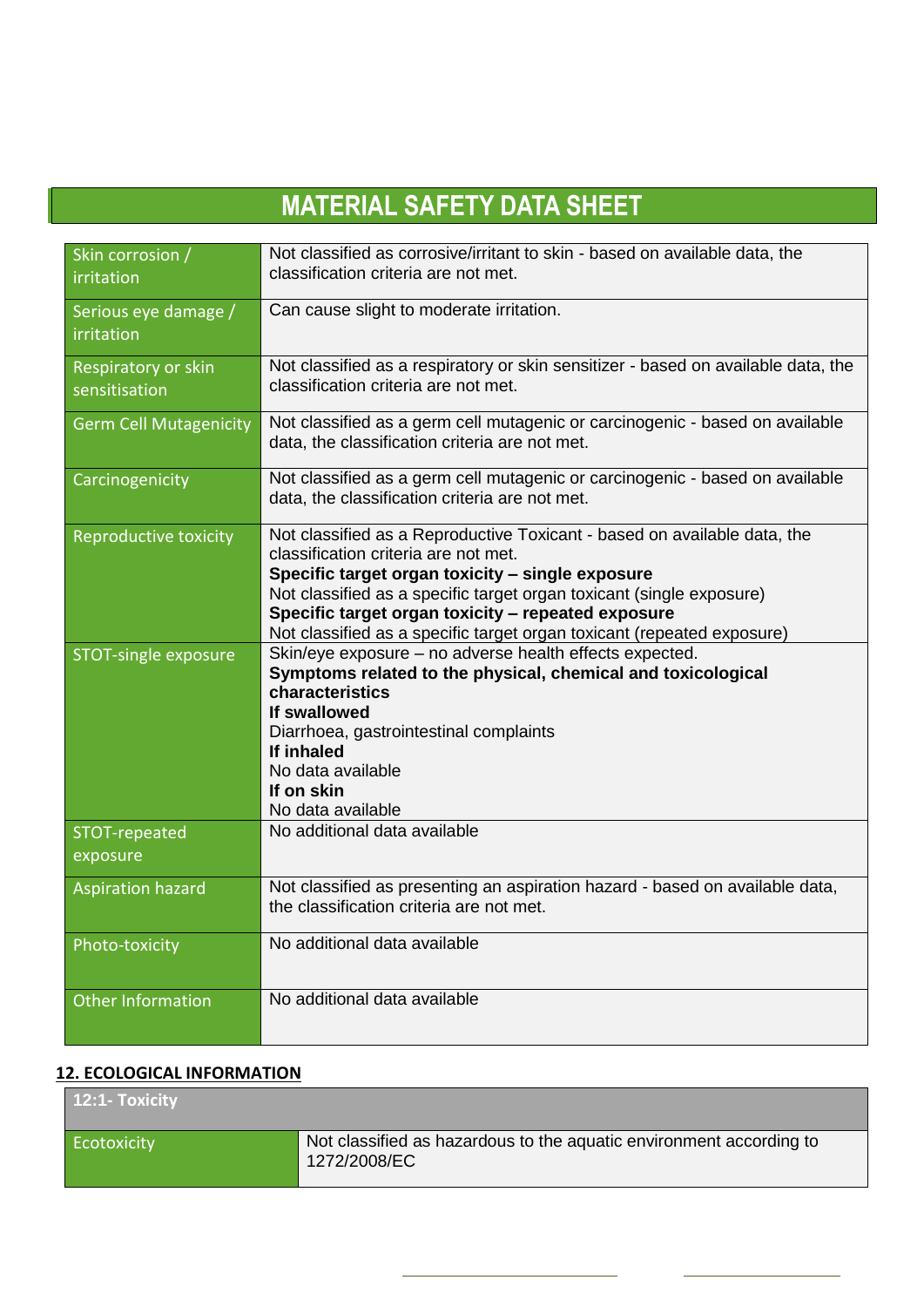| 12:2 - Persistence & degradability        |                                                                                            |  |
|-------------------------------------------|--------------------------------------------------------------------------------------------|--|
| Persistence & degradability               | Insoluble in water – can be separated from water in suitable effluent<br>treatment plants. |  |
| 12:3 - Bioaccumulative Potential          |                                                                                            |  |
| <b>Bioaccumulative Potential</b>          | No additional data available.                                                              |  |
| 12:4 - Mobility in soil                   |                                                                                            |  |
| Mobility                                  | Non-volatile and absorption into soil solid phase not expected.                            |  |
| 12:5 - Results of PBT and vPvB assessment |                                                                                            |  |
| <b>PBT Assessment Results</b>             | Not identified as a PBT/ vPvB Substance according to REACH Annex<br>XIII.                  |  |
| 12:6 Other adverse effects                |                                                                                            |  |
| Precautions                               | No additional data available                                                               |  |

#### **13. DISPOSAL CONSIDERATIONS**

l

| 13:1 Waste treatment methods |                                                                                                                                                                                                                                           |
|------------------------------|-------------------------------------------------------------------------------------------------------------------------------------------------------------------------------------------------------------------------------------------|
| <b>Disposal Methods</b>      | Treat in accordance with EU directive 2008/98/EC. Transport to authorised<br>waste location, or incinerate under controlled conditions (EU Directives<br>2000/76/EC and 1999/31/EC apply). Do not dispose to drains or sewage<br>systems. |

### **14. TRANSPORT INFORMATION**

| <b>Warning Icon</b>           | <b>Not Restricted</b> |
|-------------------------------|-----------------------|
| 14:1 - UN Number              |                       |
| UN No Road $-$<br>ADR/RID/ADN | <b>Not Classified</b> |
| UN No Sea-IMDG                | <b>Not Classified</b> |
| UN No Air-IATA                | <b>Not Classified</b> |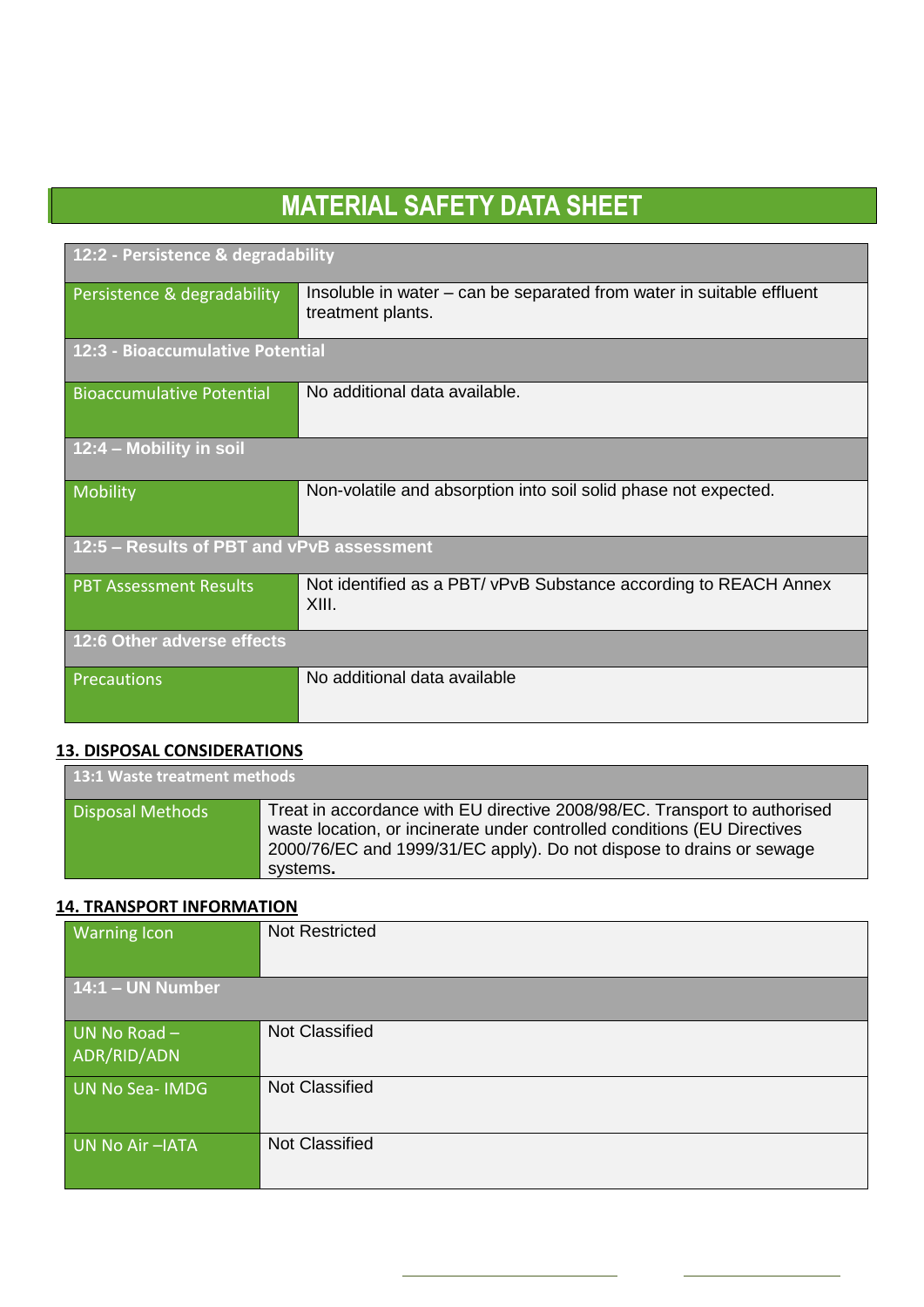| 14:2 - UN proper shipping name                                                  |                       |  |
|---------------------------------------------------------------------------------|-----------------------|--|
| Road - ADR/RID/ADN                                                              | <b>Not Classified</b> |  |
| Sea-IMDG                                                                        | <b>Not Classified</b> |  |
| Air - IATA                                                                      | <b>Not Classified</b> |  |
| 14:3 - Transport Hazard class (es)                                              |                       |  |
| Road - ADR/RID/ADN                                                              | <b>Not Classified</b> |  |
| Sea-IMDG                                                                        | <b>Not Classified</b> |  |
| Air-IATA                                                                        | <b>Not Classified</b> |  |
| 14:4 - Packaging group                                                          |                       |  |
| Road - ADR/RID/ADN                                                              | <b>Not Classified</b> |  |
| Sea-IMDG                                                                        | <b>Not Classified</b> |  |
| Air - IATA                                                                      | <b>Not Classified</b> |  |
| 14:5 - Environmental hazard                                                     |                       |  |
| None<br><b>Environmentally hazardous</b><br>substance/ marine pollutant.        |                       |  |
| 14:6 - Special precautions for user                                             |                       |  |
| Precautions                                                                     | None                  |  |
| 14:7 - Transport in bulk according to Annex II of MARPOL 73/79 and the IBC code |                       |  |
|                                                                                 | Not classified        |  |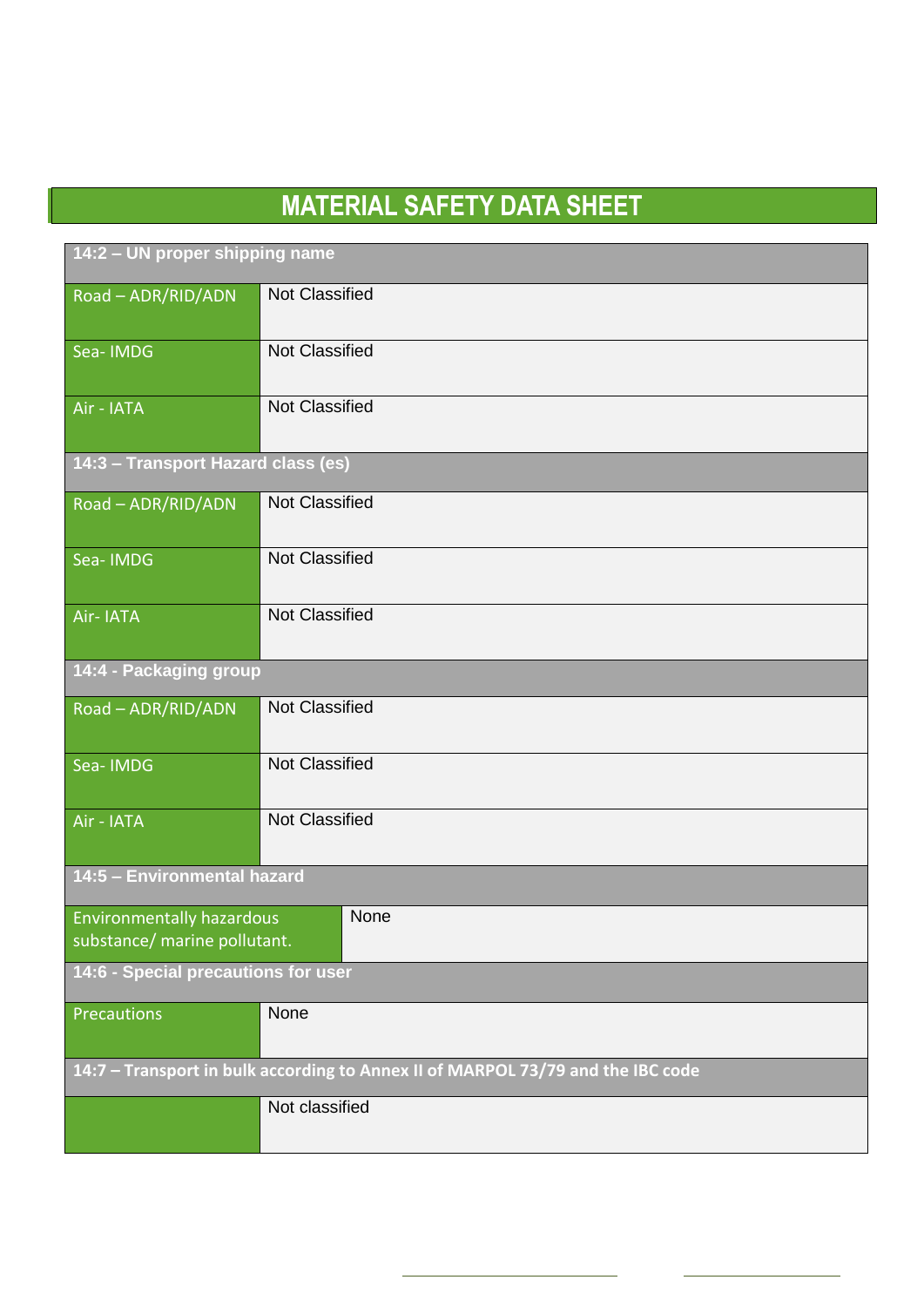#### **15. REGULATORY INFORMATION**

l

| 15:1 - Safety, health and environmental regulations/ legislation specific for the substance or<br>mixture. |                                                                                                                                                                                                                                                     |
|------------------------------------------------------------------------------------------------------------|-----------------------------------------------------------------------------------------------------------------------------------------------------------------------------------------------------------------------------------------------------|
| <b>EU Directives</b>                                                                                       | Commission Regulation (EU) No 453/2010 of 20 May 2010 amending<br>Regulation (EC) No 1907/2006 of the European Parliament and of the<br>Council of 18 <sup>th</sup> Dec 2006                                                                        |
|                                                                                                            | Concerning the Registration, Evaluation, Authorisation and Restriction of<br>Chemicals (REACH),                                                                                                                                                     |
|                                                                                                            | establishing a European Chemicals Agency, amending Directive 199/45/EC<br>and repealing                                                                                                                                                             |
|                                                                                                            | Council Regulation Council Regulation (EEC) No793/93 and Commission<br>Regulation (EC) No1488/94 as well as Council Directive 76/769/EEC and<br>Commission Directives 91/155/EEC, 93/67/EEC, and 93/105/EEC and<br>2000/21/EC including amendments. |
| <b>Statutory Instruments</b>                                                                               | The Chemicals (Hazard Information and Packaging for Supply Regulations<br>2009 (S.I. 2009 No 716).                                                                                                                                                  |
| Approved Code of<br>Practice                                                                               | Classification and Labelling of Substances and Preparations Dangerous for<br>Supply. Safety Data Sheets for Substances and Preparations                                                                                                             |
| <b>Guidance Notes</b>                                                                                      | Workplace Exposure Limits EH40. CHIP for everyone HSG 108.                                                                                                                                                                                          |
| <b>15:2 Chemical Safety assessment</b>                                                                     |                                                                                                                                                                                                                                                     |
| Assessment information                                                                                     | A chemical assessment for this product has not been carried out.                                                                                                                                                                                    |

### **16. OTHER INFORMATION**

| <b>Revision Date</b>                | 19 June 2019    |
|-------------------------------------|-----------------|
| Rev No/Repl, SDS<br>Generated       | $6\phantom{1}6$ |
| Reviewed                            | No changes      |
| Reviewed by                         | H Hyatt         |
| <b>Risk Phrases in Full</b>         | None            |
| <b>Hazard Statements in</b><br>Full | None            |